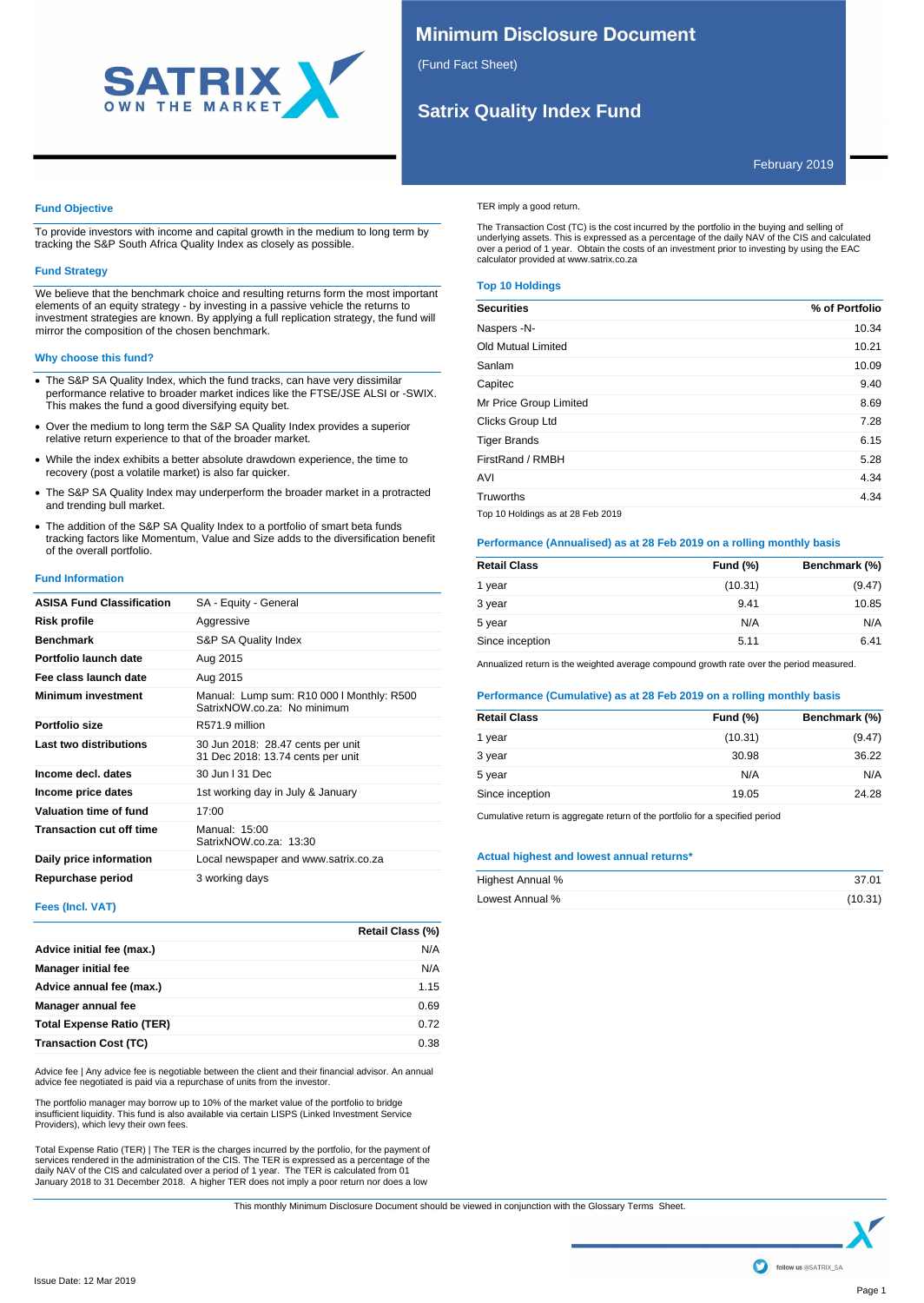

# **Minimum Disclosure Document**

(Fund Fact Sheet)

# **Satrix Quality Index Fund**

February 2019

## **Asset Allocation**





## **Macro review**

In the US, the Federal Reserve (Fed) raised interest rates in December on continued stability in economic data. The labour market remained extremely strong. However, the central bank grew otherwise more dovish in tone, signalling a more cautious view for the coming months. It has revised down its 'dot plot' (median rate projection), meaning it now expects two rate increases in 2019 instead of three previously, reflecting more cautious economic forecasts. GDP growth forecasts were revised down in 2018 and 2019, with inflation projections also adjusted downwards.

In Europe, data continued to point to slowing momentum in the Eurozone economy. The flash composite purchasing managers' index for December showed business activity slowed to the weakest level in over four years. The index came in at 51.3, down from 52.7 in November. The *gilets jaunes* (yellow vest) protests in France and ongoing weak demand for new cars were among the factors weighing on activity. As expected, the European Central Bank confirmed the end of its bond-buying programme in December and reiterated that interest rates would remain on hold 'at least through the summer of 2019'.

In emerging markets (EMs), investors continue to worry over rising US interest rates, trade tariffs and slower Chinese growth. Mexico experienced rising concern over the incoming government's policies and the implications for investment. In China, third-quarter GDP growth was more than expected at 6.5% year-on-year while higher frequency data continued to deteriorate and the authorities announced further measures to support the economy. Elsewhere, a sharp fall in crude oil prices was a headwind for several oil-producing EMs, notably Colombia but also Russia. By contrast, Brazil posted a strong gain as equities and the Real rallied in anticipation of a market-friendly election outcome, which was confirmed with Jair Bolsonaro's run-off victory in late October.

## **Global and local market review**

Global stocks suffered their worst quarterly fall in seven years at the end of 2018. The MSCI World Index fell 13.9% from the start of October to the end of December. It was the eleventh worst quarterly fall since 1970, and the worst quarterly performance for stocks since the third quarter of 2011, when the Eurozone debt crisis saw stock markets tumble 17.1%. A large proportion of the quarter's losses in 2018 came in December, when global stocks fell 7.7%. In the calendar year 2018 the MSCI World Index fell 10.4%, its worst yearly performance since the height of the global financial crisis in 2008.

The UK stock market had a particularly bad year because of Brexit concerns. The FTSE 100 Index fell 12.4%, its worst yearly performance since 2008. US equities declined, with especially steep falls in December. Warnings from several high-profile IT firms fanned fears that earnings growth may slow. European equities also declined, with trade tariffs, slower Chinese growth and Brexit combining to form a difficult environment. Japanese equities lost value, with weakness coinciding with periods of Yen strength as the currency continued to be viewed as a safe-haven at times of increased uncertainty.

EM equities lost value with the familiar array of global trade and growth concerns weighing on returns. Brazilian equities and the Real rallied ahead of the marketfriendly election outcome, confirmed in late October. Following three months of

negative total returns, SA equities rebounded in December, with the FTSE/JSE All Share Index (ALSI) (+4.3%) returning its second best monthly performance for 2018.The ALSI's performance was boosted by SA Resources (+12.3%), posting its best monthly performance since July 2017.This was boosted by the Gold Index which jumped a huge 25.2% in December, as investors looked to gold as a safe haven amid the global turmoil and US government shutdown.

During 2018, SA equities (ALSI) lost 8.5% against 21% and 2.6% gains during the two previous calendar years. This was SA equities' worst annual loss since 2008 when the ALSI also lost about 8.5% in Rand terms. Across the JSE sectors, the dispersion of returns was very wide with Resources outperforming in 2018 with a total return of 15.5%. SA Financials shed 8.8% and SA Industrials were the worst performers among SA equities, losing 17.5% over the year.

## **Portfolio performance, attribution and strategy**

Global trade uncertainties and other geopolitical risks once again weighed heavily on investor minds over the prior quarter. Rotation among factors continued with elevated volatility as the equity market remained volatile and mostly in a defensive mode. Low Beta and Price Momentum outperformed the most while Value suffered the most. Additionally, the equity market has priced in a flat to inverted yield curve since July, with the unwinding of the Momentum/Growth trade driving the broader weaker performance of equities.

Domestically, a risk-off environment provides fertile ground for Quality factors, however, this was only experienced by Return on Equity, and not Debt to Equity. Return on Equity for a second year running offered the highest return among factors, as investors continue to favour stocks with high profits in order to mitigate macro concerns. Stocks that deliver sustainable profits tend to have durable competitive advantages that is not impacted by economic headwinds, and this phenomenon benefited the fund strongly in the prior quarter.

In terms of stock selection, the largest contributions to outperformance over the quarter came from overweight positions in Capitec (CPI), Mr Price (MRP) and Clicks (CLS), while underweight positions in Sasol (SOL) and British American Tobacco (BTI) also added value. Detractors in relative performance came from underweight exposures to Old Mutual (OMU) and AngloGold (ANG), and overweight exposures to Astral Foods (ARL), Coronation Fund Managers (CML) and Kumba Iron Ore (KIO).

Interestingly, the December rebalance added Naspers (NPN) to the Quality Index, thus reducing the active risk profile of the strategy to broad equity benchmarks. In particular, the FX sensitivity (to a strong Rand) of the strategy is now more balanced, which in our view is a positive modification to the index. Other additions were Grindrod (GND) and Old Mutual (OMU), while deletions included Afrox (AFX), Blue Label Telecoms (BLU) and Resilient (RES).

The index and portfolio remain focused in its extraction of Quality and should markets give way to further risk aversion, the defensive character of the basket should prove rewarding while not meaningfully compromising returns during up markets.

## **Portfolio Manager(s)**

**The Satrix Investment Team**

## **Management of Investments**

The management of investments are outsourced to Sanlam Investment Management (Pty) Ltd, FSP 579, an authorised Financial Services Provider under the Financial Advisory and Intermediary Services Act, 2002.

This monthly Minimum Disclosure Document should be viewed in conjunction with the Glossary Terms Sheet.